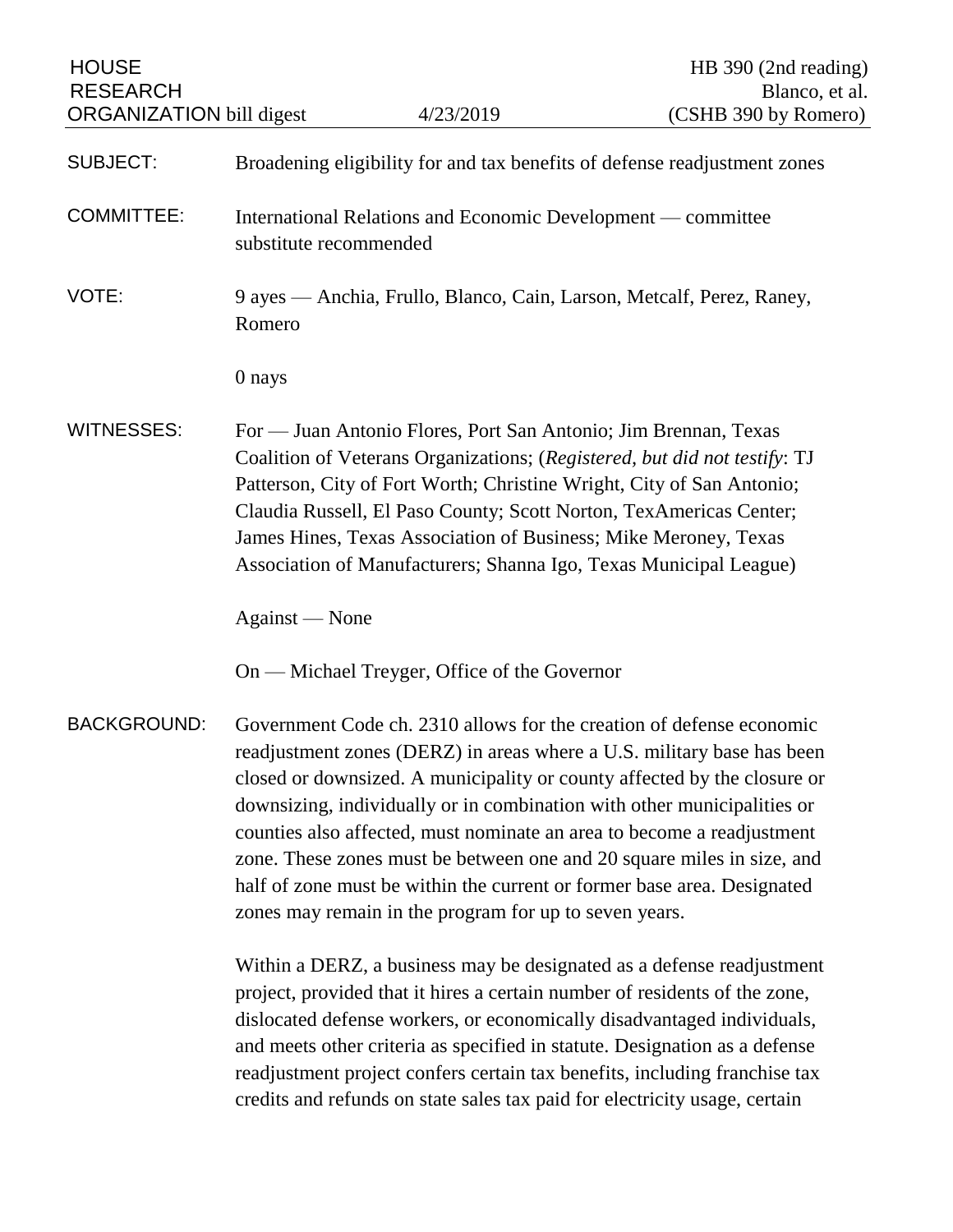## HB 390 House Research Organization page 2

materials, and equipment or machinery purchased for construction.

The DERZ program is administered by the Texas Economic Development Bank in the Governor's Office of Economic Development and Tourism. Individual DERZs are administered by the governing body of the municipality or county that applied to create them or jointly by a county and municipality that applied together.

There are no active zone designations and currently no active projects within the DERZ program, according to the 2018 annual report produced by the Economic Development and Tourism Division of the Governor's Office. Six zones and five projects have been approved since the program was created in 1997.

It has been suggested that the DERZ program is significantly underutilized and could be modified to increase participation and boost investment and economic growth in and around military installations.

DIGEST: CSHB 390 would broaden the eligibility criteria for defense economic readjustment zones (DERZ), adjust DERZ-associated tax benefits, change the period of designation of a DERZ from a maximum of seven years to an indefinite period of time, and raise the limit on permitted defense readjustment zones.

> The bill would eliminate the requirement for a county or municipality to nominate an area as a DERZ and apply to the Texas Economic Development Bank for acceptance as such. Instead, the entire territory of a municipality or county would automatically qualify as a DERZ if it encompassed any part of a federal military installation, facility, or mission that was functioning on May 19, 1997. Certain eligibility criteria in current statute relating to base closures or realignments would be eliminated.

The bill also would broaden eligibility for businesses to qualify as DERZ projects. Businesses could count hired veterans toward the 25 percent minimum threshold for job creation, in addition to dislocated defense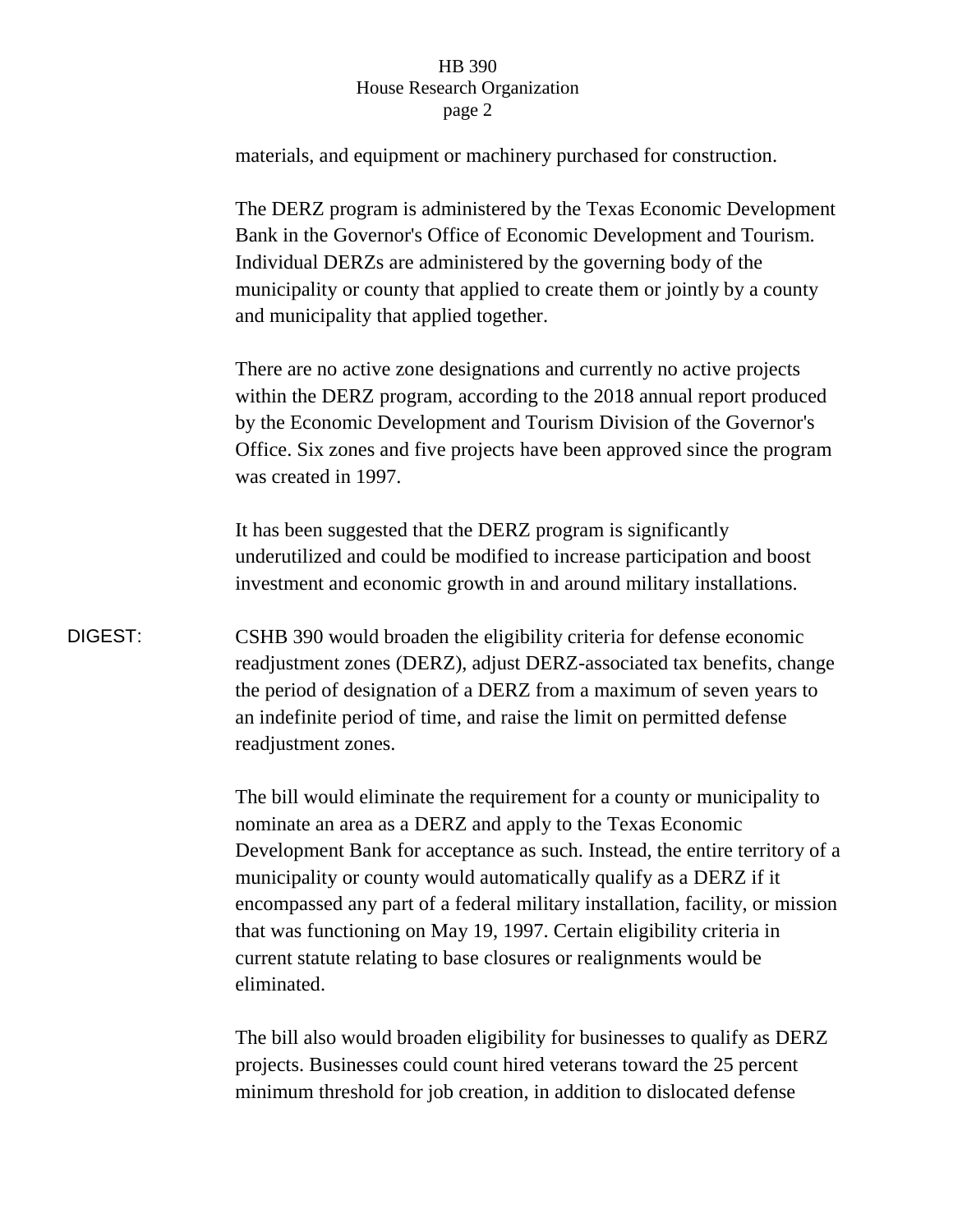## HB 390 House Research Organization page 3

workers, residents of the zone, and economically disadvantaged individuals.

DERZ projects would no longer be limited to two per readjustment zone. Instead, six projects could be designated per biennium in cities or counties with fewer than 250,000 people, and nine projects could be designated in cities or counties with populations of 250,000 or more.

**Double and triple jumbo projects.** Businesses qualifying as defense readjustment projects would be designated "double jumbo" projects if they involved capital investment commitments of \$150 million to \$249.9 million or "triple jumbo" projects if they involved commitments of \$250 million or more. These designations would entitle businesses to enhanced tax benefits per job created or retained.

**Tax refunds.** CSHB 390 would expand the sales tax benefits of a DERZ project to include tax refunds for all taxable items purchased for use at a qualified business site related to the project or activity.

The Texas Economic Development Bank would be required to calculate tax refunds for readjustment projects based on several factors, including:

- the capital investment in a project;
- the number of new permanent jobs or retained jobs; and
- a project's double jumbo or triple jumbo designation level.

Tax refunds per job created or retained would range from \$2,500 to \$7,500, up to certain limits. In the case of double jumbo and triple jumbo projects, refunds would be counted only for new permanent jobs, not for retained jobs.

The bill would set a maximum refund that could be applied per fiscal year of \$250,000 for a standard DERZ project, \$500,000 for a double jumbo project, and \$750,000 for a triple jumbo project. If a business had earned a credit larger than the limit in a given year, it could apply the remainder of the credit in subsequent tax years, subject to the applicable limit for each